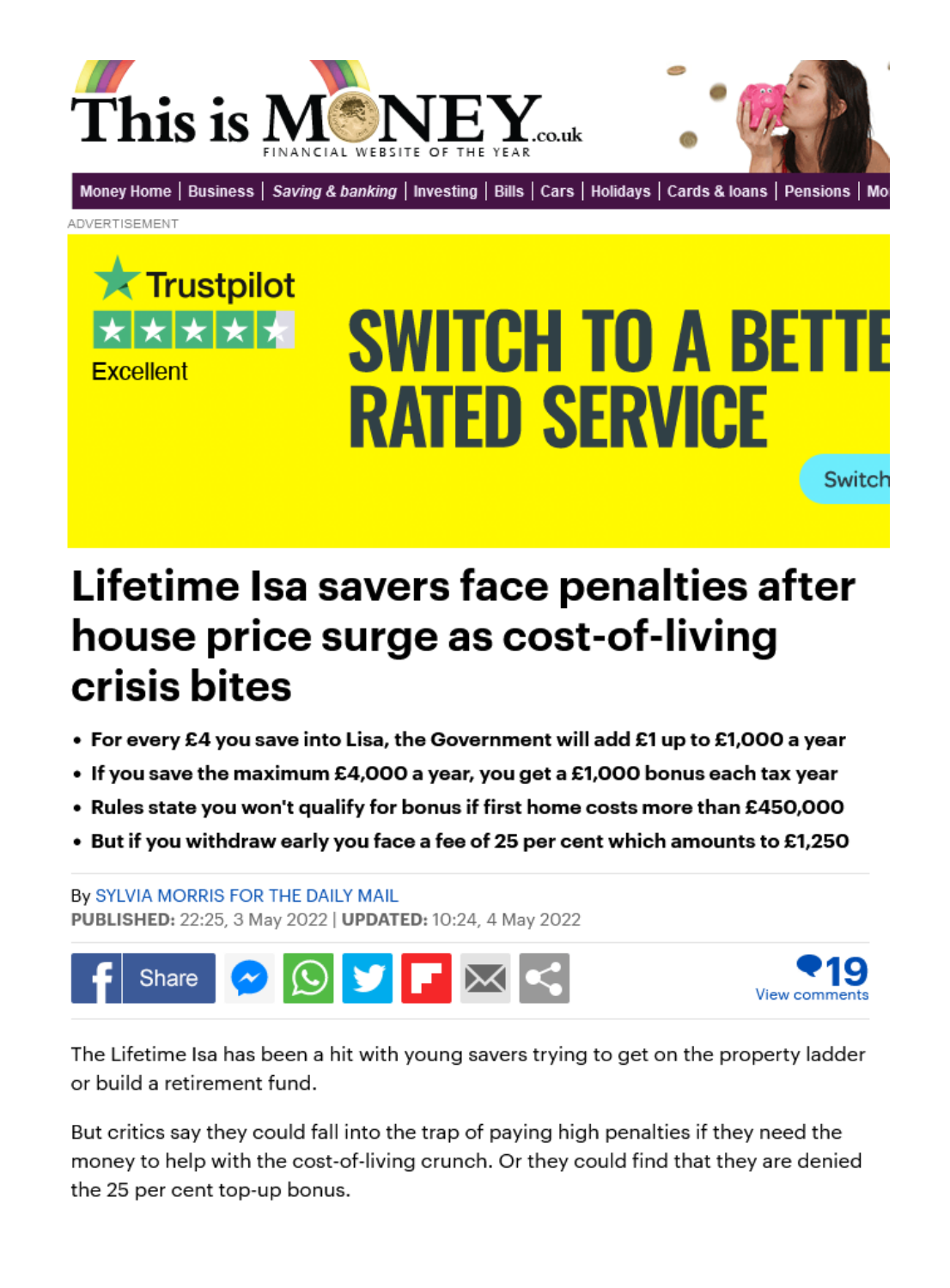The Lifetime Isa, a tax-free savings account for those aged 18 to 39, was launched in 2017 to encourage younger people to save to buy their first home or for retirement.



The Lifetime Isa, a tax-free savings account for those aged 18 to 39, was launched in 2017 to encourage younger people to save to buy their first home or for their retirement

For every £4 you save, the Government will add £1 up to a maximum of £1,000 every tax year until you turn 50. You can save up to £4,000 a year and the bonus is paid each month.

You cannot spend the money until you reach 60 unless you use it to buy your first property worth up to £450,000.

After age 60, you can spend it as you want. If you use the money for anything else before age 60, you lose all the bonus and part of your savings with a 25 per cent withdrawal charge.